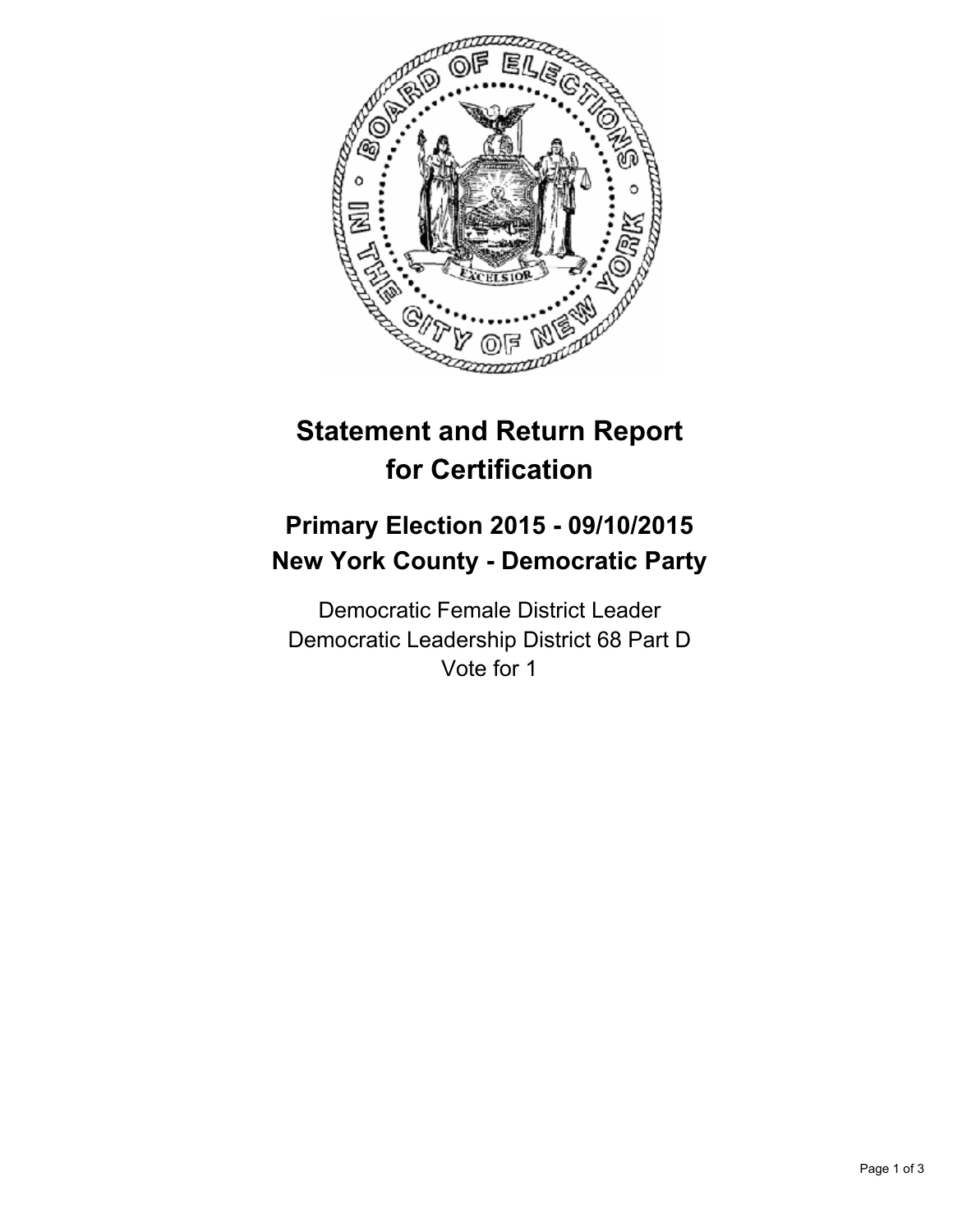

#### **Assembly District 68**

| <b>PUBLIC COUNTER</b>                                    | 753            |
|----------------------------------------------------------|----------------|
| ABSENTEE/MILITARY                                        | 30             |
| <b>AFFIDAVIT</b>                                         | 7              |
| <b>Total Ballots</b>                                     | 790            |
| Less - Inapplicable Federal/Special Presidential Ballots | 0              |
| <b>Total Applicable Ballots</b>                          | 790            |
| <b>GINA SMITH</b>                                        | 398            |
| NYLISSA E. WHITAKER                                      | 345            |
| AFRA ATLA MENSAH (WRITE-IN)                              | 1              |
| CINQUE BRAITHWAITE (WRITE-IN)                            | 1              |
| CORDELL CLEARE (WRITE-IN)                                | 1              |
| <b>INOLA TUCKER (WRITE-IN)</b>                           | 1              |
| JOHN RUIZ (WRITE-IN)                                     | $\overline{2}$ |
| JOYCE JOHNSON (WRITE-IN)                                 | 1              |
| UNATTRIBUTABLE WRITE-IN (WRITE-IN)                       | 7              |
| <b>VICENT MORGAN (WRITE-IN)</b>                          | 1              |
| WILLIAM A ALLEN (WRITE-IN)                               | 1              |
| WILLIAM ALLEN (WRITE-IN)                                 | 1              |
| YASMINE CORNELIUS (WRITE-IN)                             | 1              |
| YASMINE COURNELIUS (WRITE-IN)                            | 1              |
| <b>Total Votes</b>                                       | 762            |
| Unrecorded                                               | 28             |